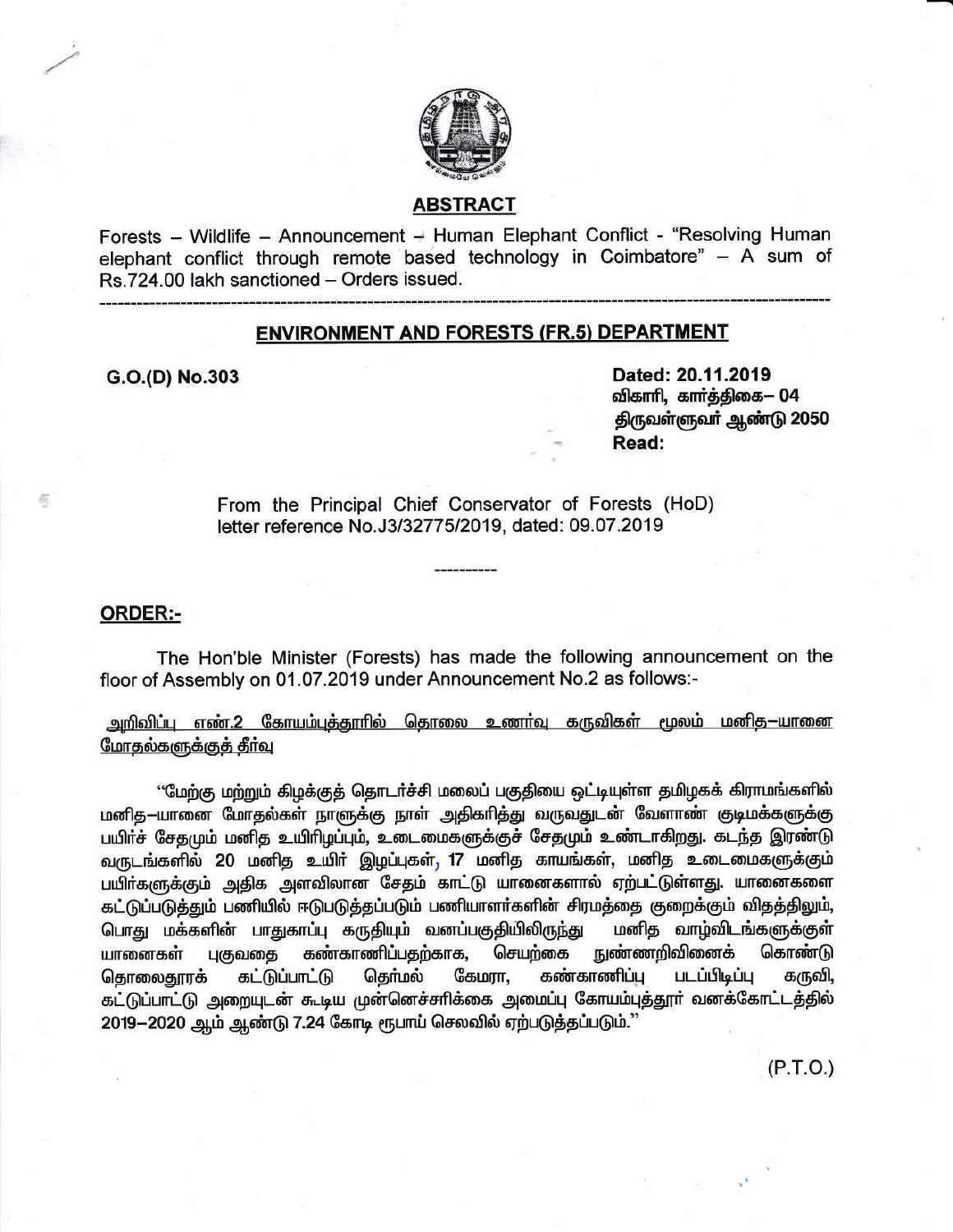2. In the letter read above, the Principal Chief Conservator of Forests (HoD) has sent necessary proposal for "Resolving Human elephant conflict through remote based technology in Coimbatore" during the year 2019-2020 at a cost of Rs.724.00 lakh. He has proposed Artificial intelligence based mitigation project for Human-Elephant conflict. Thermal imaging cameras are devices that translate thermal energy (heat) into visible light in order to analyse a particular object or scene. Thermal imaging cameras are sophisticated devices that process the captured image and display it on a screen. The proposed technology can be used to locate the elephants and apprehend suspects, conduct search of elephants and rescue operations. They are effective during day and night. They detect the movement of animals (even human) by detecting the body temperature of the animal / human. This system also involves the community based crop protection method. Here the alert is given to people to protect their lives and properties.

### Obiective of the Project:

6

- Wireless Intranet Back Bone for Trip Wire & SMS Alert without GSM Network
- . Solar Powered Wireless Elephant Trip Wire EWS, with placement of lR Detectors on both sides of the track throughout the Danger Zone
- . Solar Powered Wireless Day / Night lR / Thermal Camera Video Surveillance with Artificial Intelligence (AI) based Analytics, for 24/7 Monitoring of Danger Zones
- . SMS alert to Railways Control Room with GPS Coordinates of location where Elephants are standing near the track, so they can warn approaching locomotive drivers accordingly deploying the following High Tech Solutions in Conflict Prone Areas:
	- i. Solar Powered Strobe Lights & Sirens in the Buffer Zones
	- Audio/Visual Buzzer & Mobile App on Locos to warn Drivers that elephants are near the track
	- iii. Image Processing Artificial Intelligence (AI) Early Warning System<br>iv. Image Processing Artificial Intelligence (AI) Camera Trap Early
	- Image Processing Artificial Intelligence (AI) Camera Trap Early Warning System
	- v. Buried Cable Artificial lntelligence (Al) Early Warning System
	- vi. Artificial lntelligence (Al) based Early Warning System using Geophones vii. Artificial lntelligence (Al) based Applications using Drones.
	-

3. Therefore, the Principal Chief Conservator of Forests (HoD) has requested to sanction a sum of Rs.724 lakh for implementation of the scheme of "Resolving Human elephant conflict through remote based technology in Coimbatore"

 $\ddot{\phantom{a}}$ 

 $\overline{\phantom{a}}$